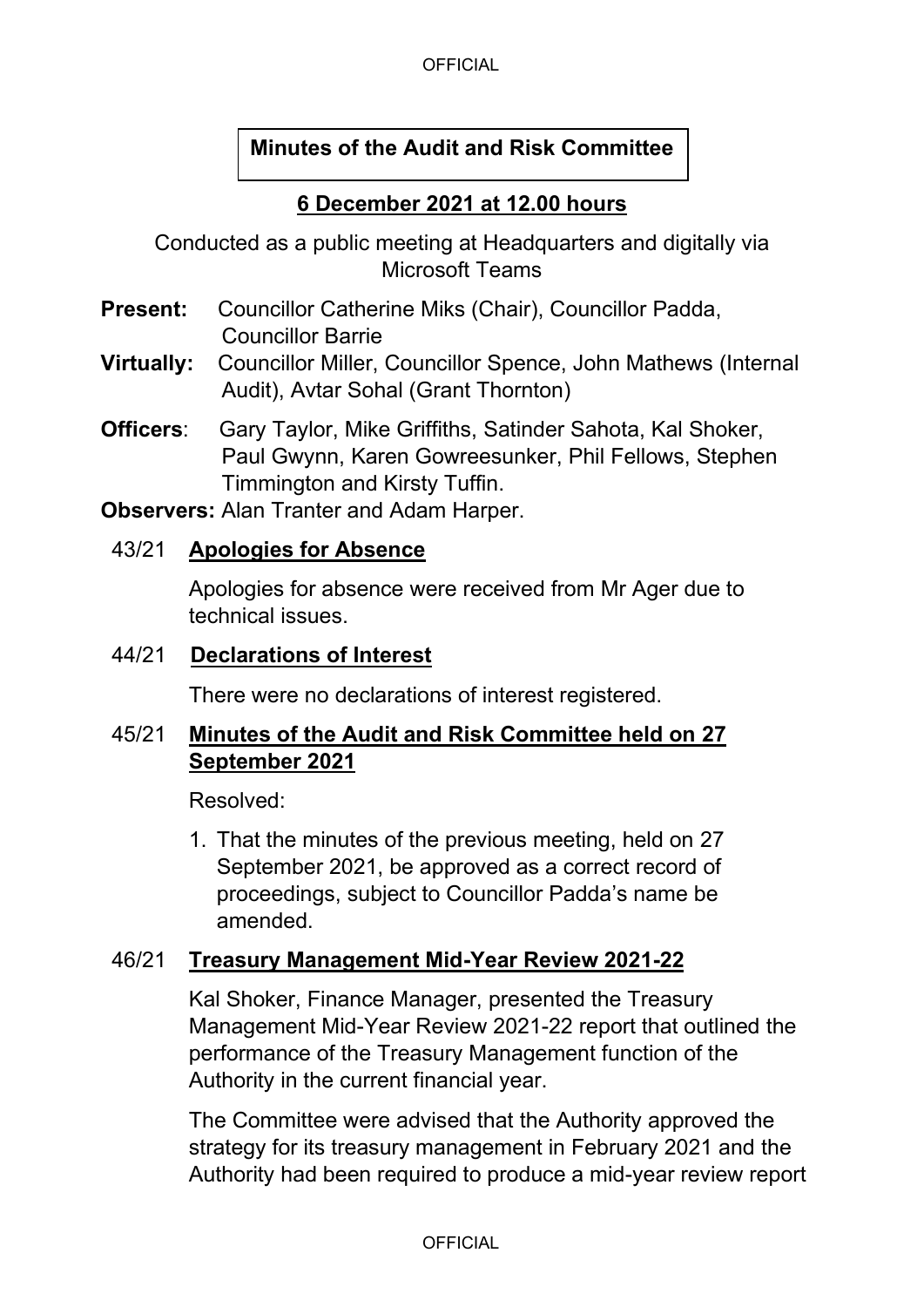#### **OFFICIAL**

on activities. The 3 key treasury management indicators highlighted were:

- 1. Capital Expenditure
- 2. The Authorities Debt
- 3. The Authorities investment

The Committee were advised that the Authority approved a £7.8m capital programme for the current financial year at its meeting in February 2021. This had been updated and reflected the outturn position and financing decisions for 2020/21. This increased the capital programme to £8.1m, which was reported at the October Authority meeting. The forecast outturn as at 30th September for 2021/22 was £6.8m, a variance of £1.3m.

The main reason for the variance within the capital programme in the current year related to:

- Vehicle Replacement Programme (£0.750m) delayed purchase of a number of vehicles slipping into 2022/23.
- Roof replacement at Transport Engineering Workshops (£0.500m) had been delayed due to the need to retender.

Kal Shoker advised the Committee that the Authority's total external debt as at 30<sup>th</sup> September 2021 had been £31.9m of which £29.7m had been in respect of borrowing undertaken with PWLB and the balance £2.2m had been in respect of the Authority's share of the Existing WMCC debt.

As at 30<sup>th</sup> September 2021 the Authority's investments totalled £57.9m which were invested with Sandwell MBC as part of the treasury management arrangement between them and the Authority.

Interest received on our investments and was based on the average return achieved by Sandwell MBC plus 10 basis points. However, the interest to be received this financial year would be less than the £1m budget, and performance for the year to date was estimated to be £0.050m below budget.

Resolved:

1. That it be agreed that the Treasury Management Mid-Year Review 2021-22 report be noted.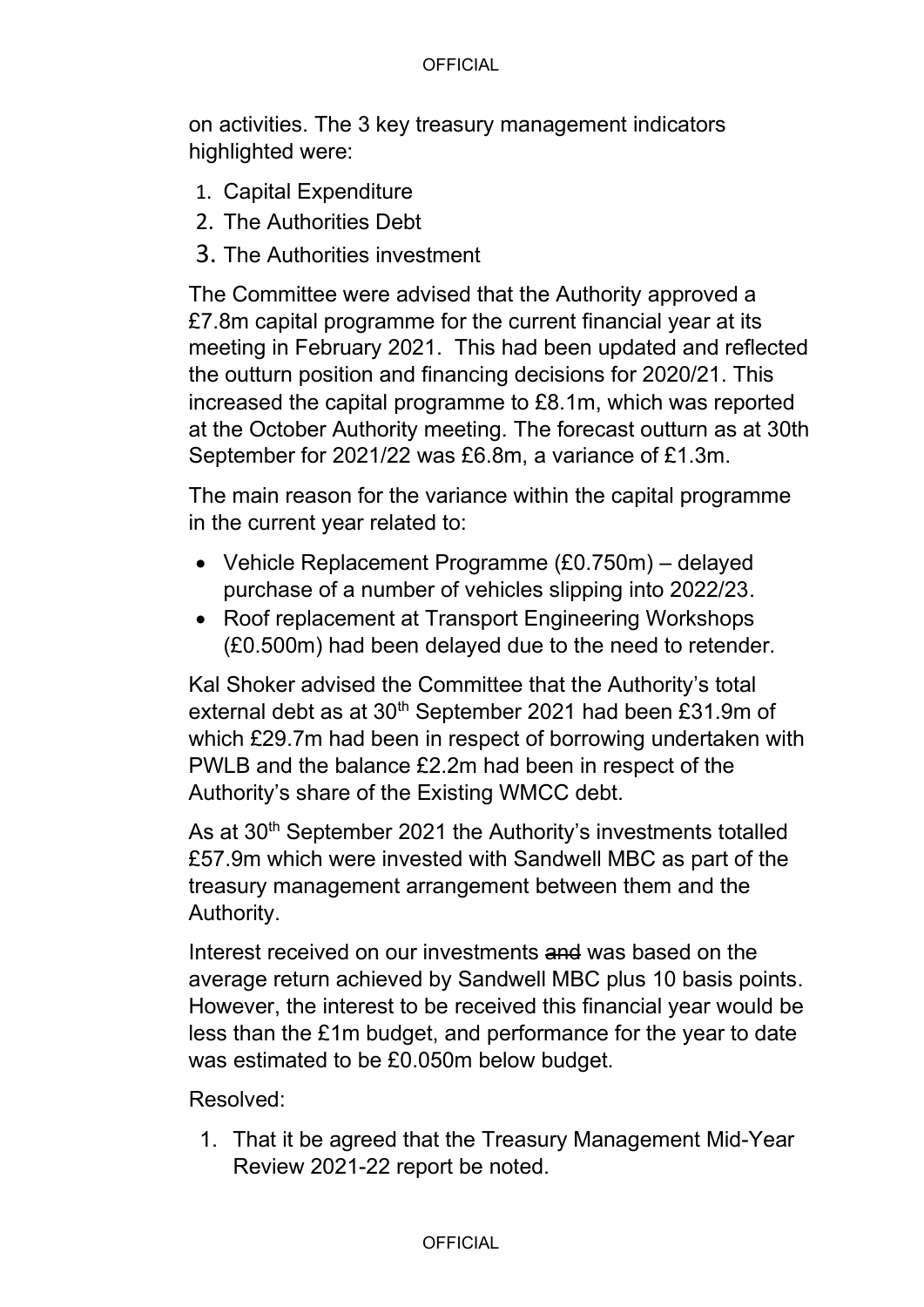2. That it be agreed that the prudential and treasury indicators be approved.

### 47/21 **Corporate Risk Report**

 Gary Taylor, SIRO – Assistant Chief Fire Officer, presented the Corporate Risk Report that outlined all aspects related to the management of the Authority's Corporate Risks, over a 6month period, covering Quarter 1 and Quarter 2.

The Committee were advised that the service maintained 8 corporate risks, each assigned to a member of the Strategic Enabling Team (SET), as a risk owner, who would be responsible for monitoring and reviewing progress made in managing the risk. Each risk had been categorised and scored against the likelihood that the risk could occur and the impact that would have. The key changes to each highlighted were:

- The risk score for risk 5.2, as per report, had been increased from 9 in quarter 1 to 12 in quarter 2. This increased because the Command-and-Control System, Vision 4, upgrade had been delayed. It had been anticipated that the upgrade would be live by Capita in the new year.
- The risk score for risk 7.1, as per report, had been increased from 6 to 9 for both quarter 1 and 2. The risk had been increased due to a failure in the mobilisation system that resulted in Fire Control to be moved to a second Fire Control unit. A further review and test of the system would take place. Business continuity arrangements had been in place.
- The risk score for risk 4.1, as per report, had been decreased from 6 to 4 converting the confidence level from amber to green for both quarter 1 and 2. The risk had decreased due to increased capacity within the testing team and increased frequency of testing of water hydrants.

The Committee were advised that, as per appendix 2, risk 6.1 (Business Continuity and Preparedness) had been highlighted red due to the impact of possible industrial action by green book workers. A ballot had been circulated to green book members by unions on possible strike action over its pay agreement.

Following queries on the impact of supplies to IT equipment/chip shortages, the Committee were re-assured that although the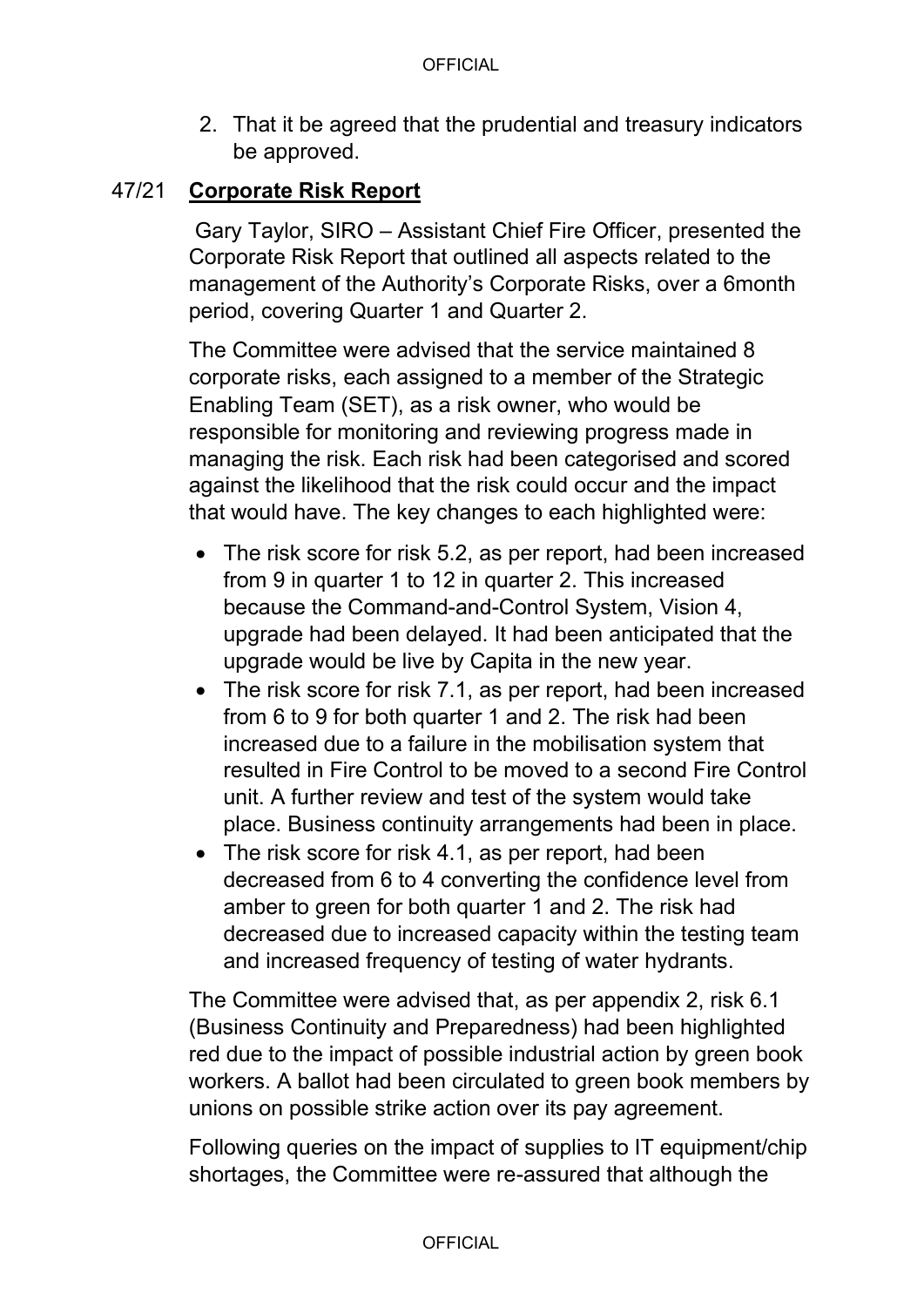#### **OFFICIAL**

service had slowed down the replacement process of equipment, initial software had not been impacted. The management of radios used by the service had been managed centrally so had also not been impacted.

Following the Chair of the Committee query on the move to a new system and a delay in some payments to pensions, Paul Gwynn, Payroll and Pensions Manager, re-assured the Committee that the new system had transferred tax details from the old system however, a small number of pensions had been paid incorrectly as the incorrect tax amount had been deducted. The majority of cases affected had been paid the correct amount of the same day however, a select few would receive any outstanding amount in January 2022.

Resolved:

- 1. That it be agreed that the Corporate Risk Summaries for Quarter 1 and Quarter 2, be approved.
- 2. That it be agreed that the management of corporate risk through and emerged from the business continuity arrangements be noted.

## 48/21 **Vacant Residential Properties Update**

Mike Griffiths, (WMFS) Section 151 Officer, presented the Vacant Residential Properties update report that provided the Committee with an update on the current position related to vacant residential properties.

The Committee were advised that across the following sites, there were17 vacant properties:

- Kings Norton 6 flats (currently being sold), 4 houses
- Perry Barr 6 houses
- Bloxwich 2 first floor apartments
- $\bullet$  Erdington  $-5$  flats

With reference to diagram pictures, as per report, each location and surrounding area were explained to the Committee. Discussions had been held with property agents for each site, with the exception of the vacant flats in Kings Norton that were in the process of disposal. Feedback from the property agents outlined to the Committee were: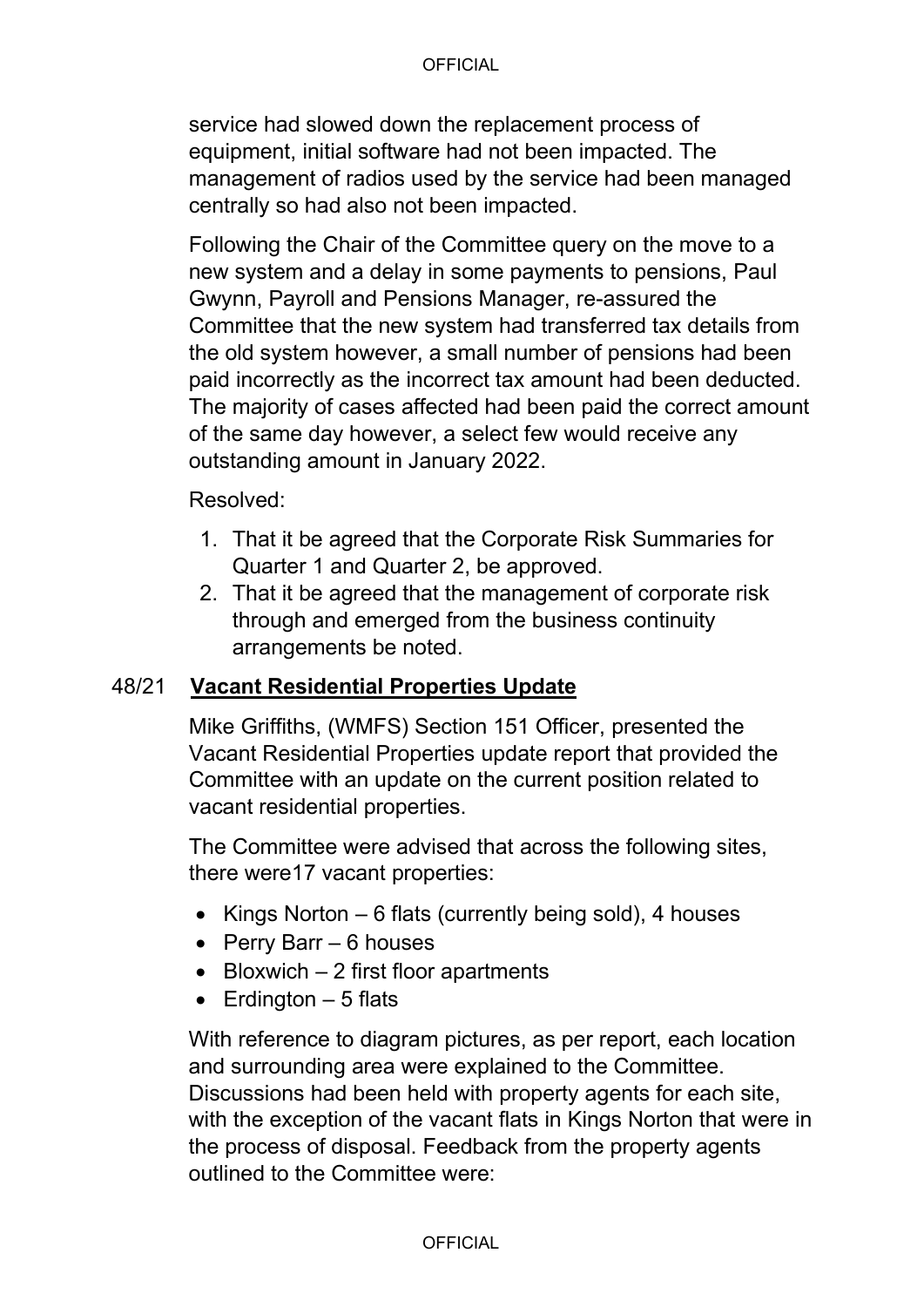- Kings Norton sale of the houses would not be viable due to access/parking/security. Letting of the properties would be viable if the properties were refurbished. However, the estimated cost of refurbishment would be £120k and so the draw on the Authority's limited capital resources and on management resources required to manage such an arrangement made this option unattractive.
- Perry Barr sale of houses was not recommended due to location of dwellings. Letting of the properties would be viable if the properties would be refurbished. However, the estimated cost of refurbishment would be £300k and so the draw on the Authority's limited capital resources and on management resources required to manage such an arrangement made this option unattractive.
- Bloxwich sale of the houses would not be viable due to the flying freehold. Letting of the properties would not be viable due to access, parking and lack of security.
- Erdington The sale or letting of the properties would not be viable due to location, access and lack of security.

Following queries on the secured tenants at the Kings Norton site and the use of the area the committee were advised that if residents of the other 7 properties in the area wished to move, appropriate housing would need to be provided to them and further opportunities for the site could be investigated. It was agreed that Mike Griffiths would contact the secure tenants regarding potential relocation, if it was deemed appropriate.

The Committee were advised that planning permission had been obtained to separate the houses on the Perry Barr Station site away from the station and provide access to the rear. However, the Housing Association at the rear of the station had refused consent for vehicular access for the properties. It was agreed that the Chair of the Committee and Mike Grifiths would discuss the options the authority had following the Housing Associations refusal for vehicle access. It was agreed that an update on the vacant properties be brought to a future Audit and Risk **Committee.**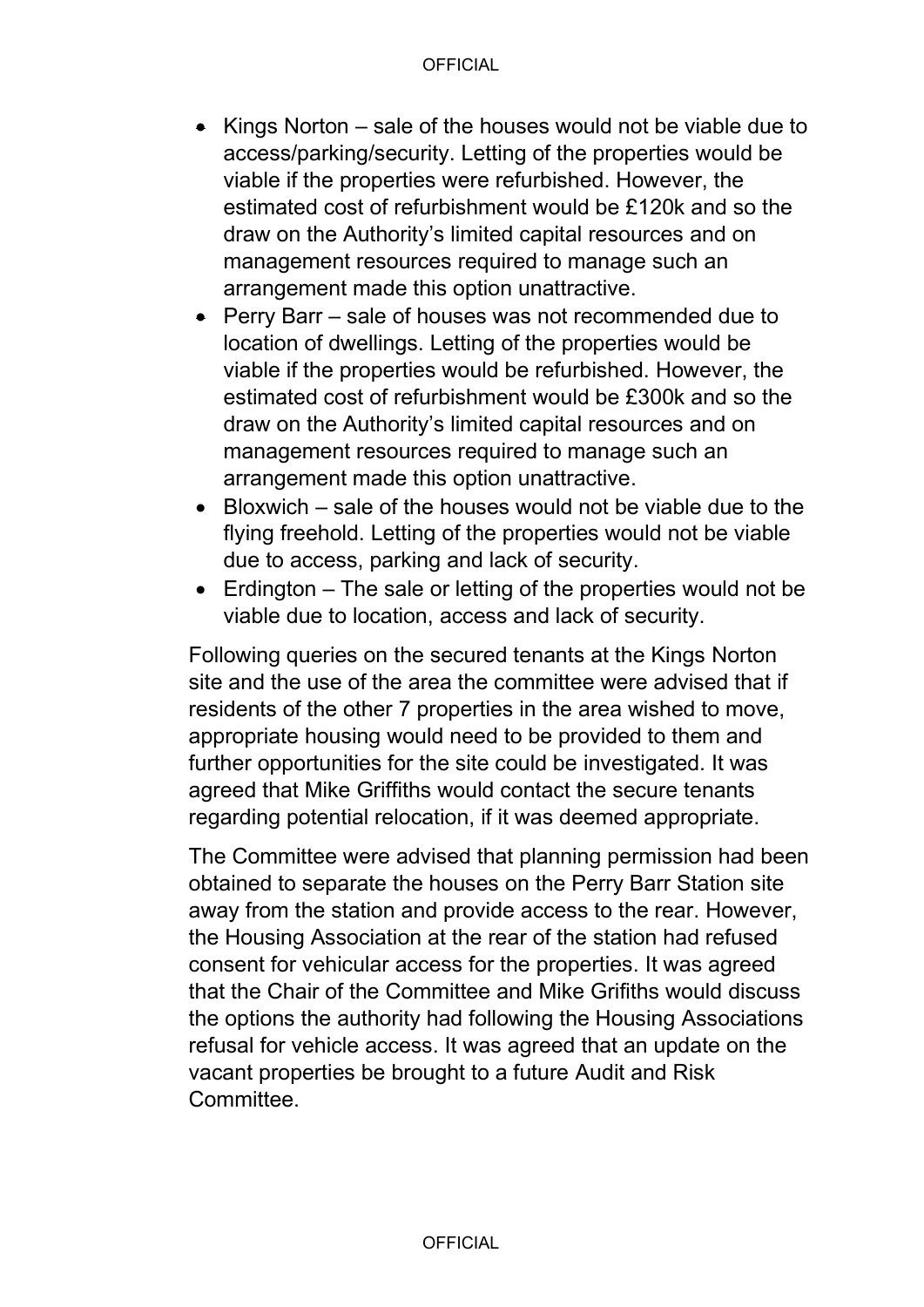Resolved:

- 1. That it be agreed that the Vacant Residential Properties Update report be noted.
- 2. That it be agreed that the Chair of the Committee and Mike Griffiths would discuss the options the Authority had following the Housing Associations refusal for vehicle access to the properties in Perry Barr.
- 3. That it be agreed that Mike Griffiths would contact the secure tenants at the Kings Norton Station site regarding potential relocation, if it was deemed appropriate.
- 4. That it be agreed that an update on the vacant properties be brought to a future Audit and Risk Committee.

## 49/21 **Whistleblowing and RIPA 2019-2020 & 2021-22**

Satinder Sahota, Monitoring Officer, presented the Whistleblowing and RIPA 2019-2020 & 2021-22 report that outlined (if any) whistleblowing allegations reported through the Whistle Blowing Policy for the periods 1 April 2019-31 March 2020 and 1 April 2020 – 31 March 2021.

The Committee were advised that between the period of 1 April 2019-31 March 2020, no whistleblowing allegations were received. Between the 1 April 2020 – 31 March 2021, 1 case had been received that resulted in a formal investigation. This case had now been resolved and all relevant parties had been made aware of the resolution. During both periods, no requests had been made to commence a RIPA authorisation under the Regulation of Investigatory Powers Act 2000 by the service.

Resolved:

- 1. That it be agreed that during the period of 1 April 2019 31 March 2020 no whistleblowing allegations were reported through the Whistle Blowing Policy, be noted.
- 2. That it be agreed that during the period of 1 April 2020 31 March 2021, 1 whistleblowing allegation had been reported through the Whistle Blowing Policy, be noted.
- 3. That it be agreed that during both periods, no requests had been made to commence a RIPA authorisation under the Regulation of Investigatory Powers Act 2000 by the service, be noted.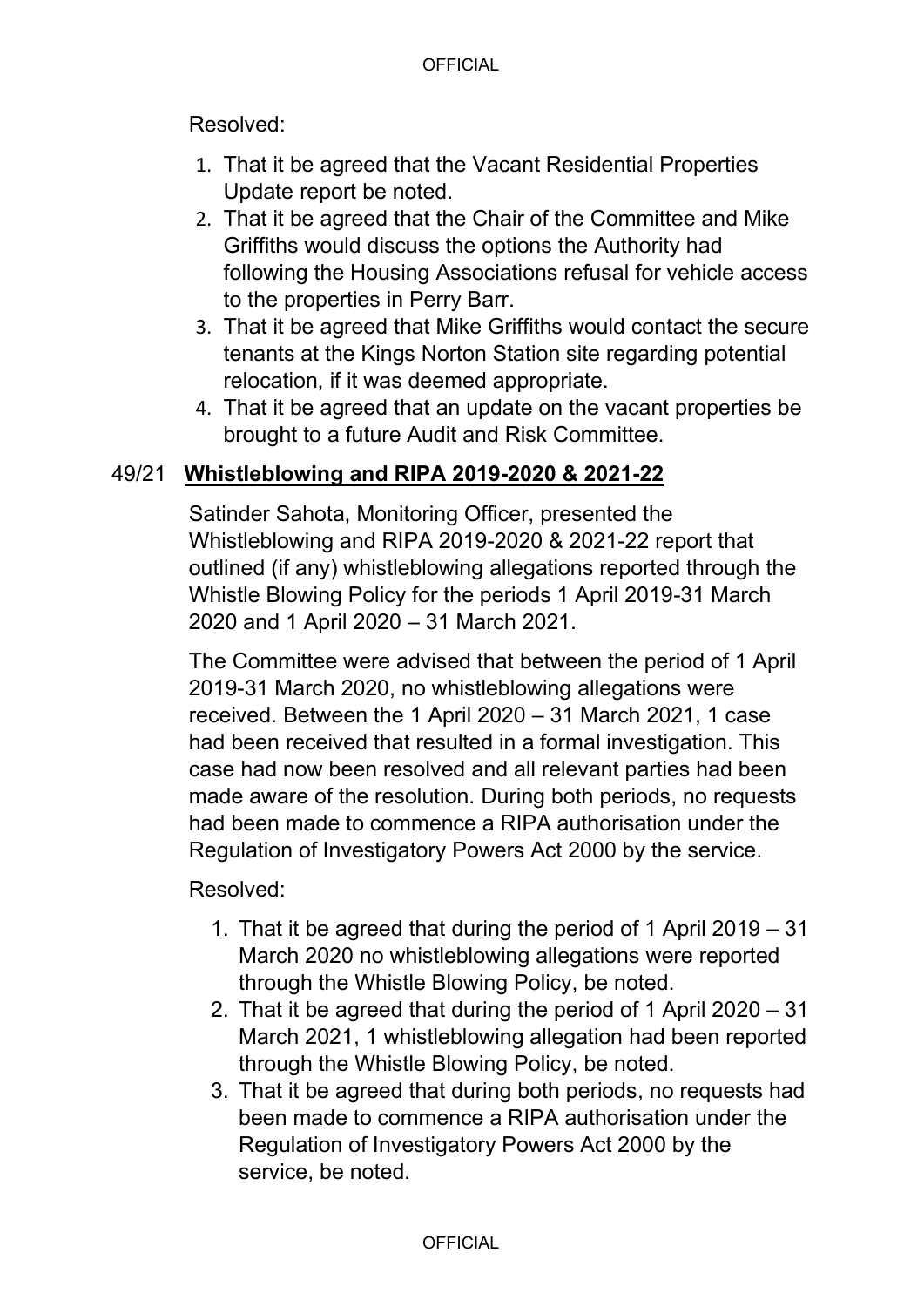4. That it be agreed that the content of the Whistle Blowing Standing Order 2/20 (appendix 1) and the Management of Information Framework, Standing Order 1/5 (appendix 2), be noted.

## 50/21 **Internal Audit Progress Report**

John Mathews, internal auditor, presented the Internal Audit Progress Report that outlined he issues raised from the work undertaken by internal audit so far in the current financial year.

The Committee were advised that, as per issues arising within appendix 1, since the publication of the report, the outstanding action plan for environmental targets had been received. The final report had been issued and the service had been in a good position for its environmental Protection targets. A key member of staff responsible for implementing the actions had left the Service therefore, internal auditors would follow up on the agreed actions as part of the 2022-23 Internal Audit Plan. Reassurance was provided that an absence process had been in place that focused upon individual efficiency and ensuring that members of staff return to work safely. It was agreed that information be brought to Committee on the member of staff who left and the delay this had caused in the delivery of actions. The Management of fuel could be marked off.

The Committee were advised that a training session on Fraud Awareness would be provided in March 2022.

Resolved:

- 1. That it be agreed that the Internal Audit Progress Report be noted.
- 2. That it be agreed that information be brought to Committee on the member of staff who left and the delay this had caused in the delivery of actions.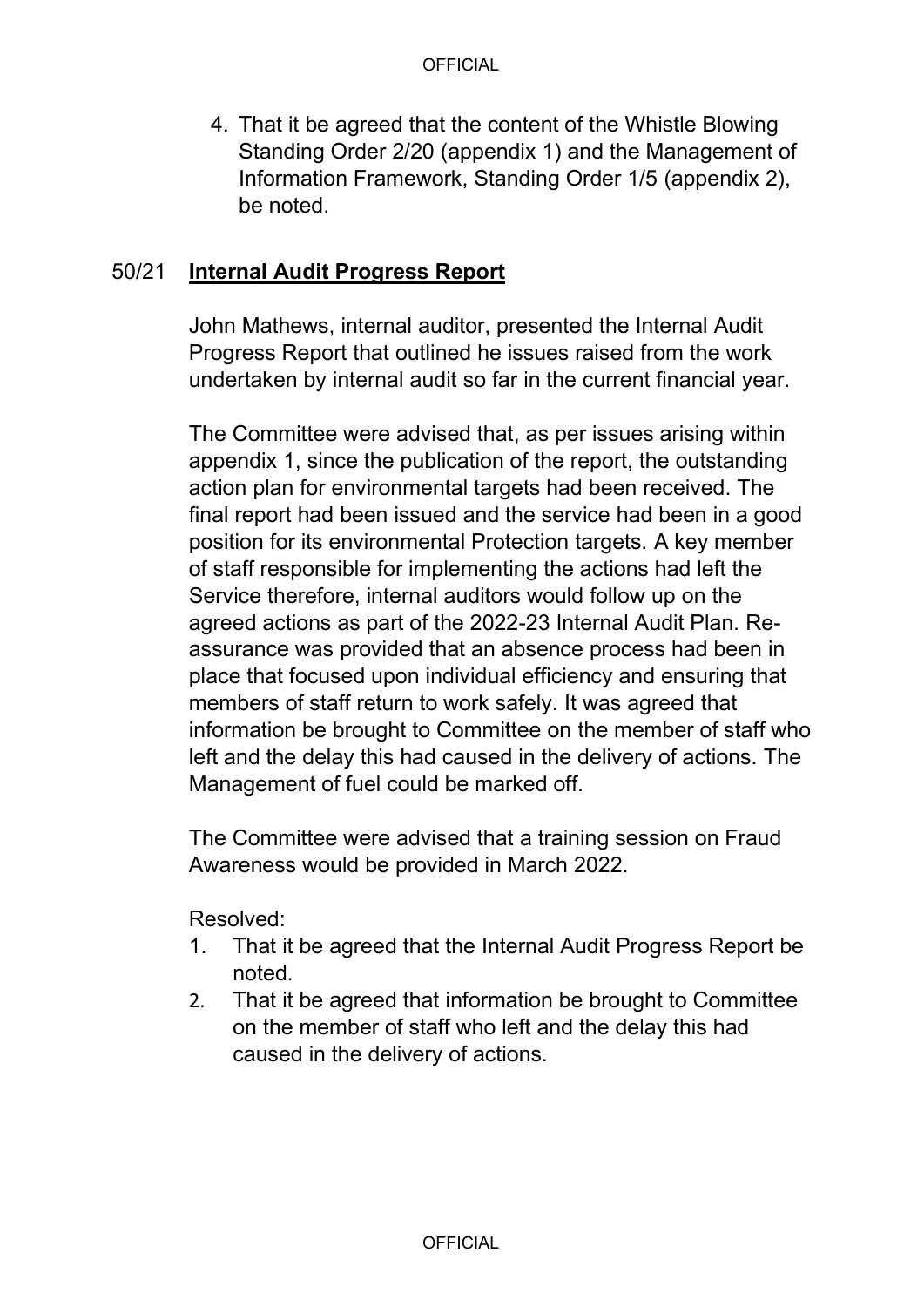### 51/21 **Pension Board Minutes – 8 September 2021**

Kal Shoker provided an overview of the Pension Board Minutes for the meeting that took place on 8 September 2021, highlighting sections on Remedy.

Resolved:

1. That it be agreed that the Pension Board Minutes – 8 September be noted.

## 52/21 **Update on Topical, Legal and Regulatory Issues (Verbal Report)**

Paul Gwynn, Payroll and Pensions Manager, provided a verbal update to Members of the Committee on the position with Immediate Detriment. The Committee were advised that since the last Audit and Risk Committee that took place on 27 September 2021, the Home Office guidance on Immediate Detriment had been withdrawn, with immediate effect.

The Committee were advised that as a result of this withdrawal there would be a risk to the Service both legally and financially if it continued with its current approach. It was hoped that guidance would be issued from the Local Government Association and National Fire Chief Council (NFCC) the week commencing 13 December 2021. Following the withdrawal of the Home Office Guidance, the service had sought legal advice, corresponded with other Fire Services and the NFCC and recommended to Committee that the Authority:

1. Pause and review the criteria for processing Immediate

Detriment affected pension claims. For clarity, this meant not agreeing to settle any new retirement notifications in line with the previously agreed guidance from Audit and Risk Committee. This pause would allow the Authority to consider:

- Pending legal advice from the LGA (Local Government Association) and NFCC (National Fire Chief Council).
- Any further guidance from the Home Office and/or the Treasury.
- 2. Continue to process any current retirements in line with the agreed process at the time. For clarity, this meant all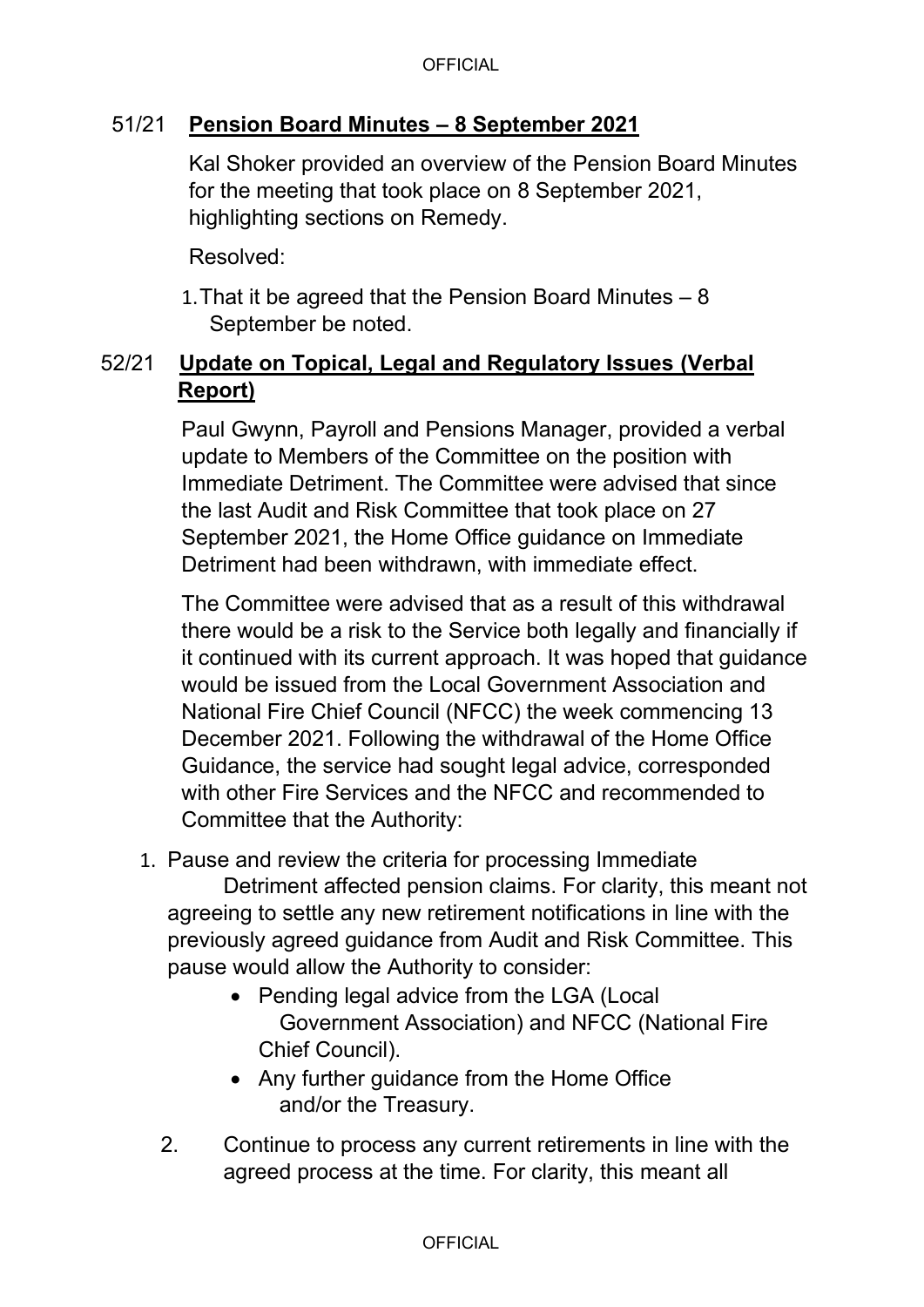pension claims that are currently being processed (including current retrospective claims).

3. Not process any new retrospective retirement pension claims related to Immediate Detriment until point 1 above is resolved.

Satinder Sahota, Monitoring Officer for the Authority, advised that the service needed to identify the scope on potential legal challenges that could be received. It was agreed that Satinder Sahota would work with Members of the finance team to identify (if any) the tax implications associated with the above recommendation.

Resolved:

- 1. That it be agreed that the following recommendation be agreed:
	- 1. Pause and review the criteria for processing Immediate Detriment affected pension claims. For clarity, this meant not agreeing to settle any new retirement notifications in line with the previously agreed guidance from Audit and Risk Committee. This pause would allow the Authority to consider:
		- a. Pending legal advice from the LGA (Local Government Association) and NFCC (National Fire Chief Council).
		- b. Any further guidance from the Home Office and/or the Treasury.
	- 2. Continue to process any current retirements in line with the agreed process at the time. For clarity, this meant all pension claims that are currently being processed (including current retrospective claims).
	- 3. Not process any new retrospective retirement pension claims related to Immediate Detriment until point 1 above is resolved.
- 2. That it be agreed that Satinder Sahota would work with Members of the finance team to identify (if any) the tax implications associated with the above recommendation.